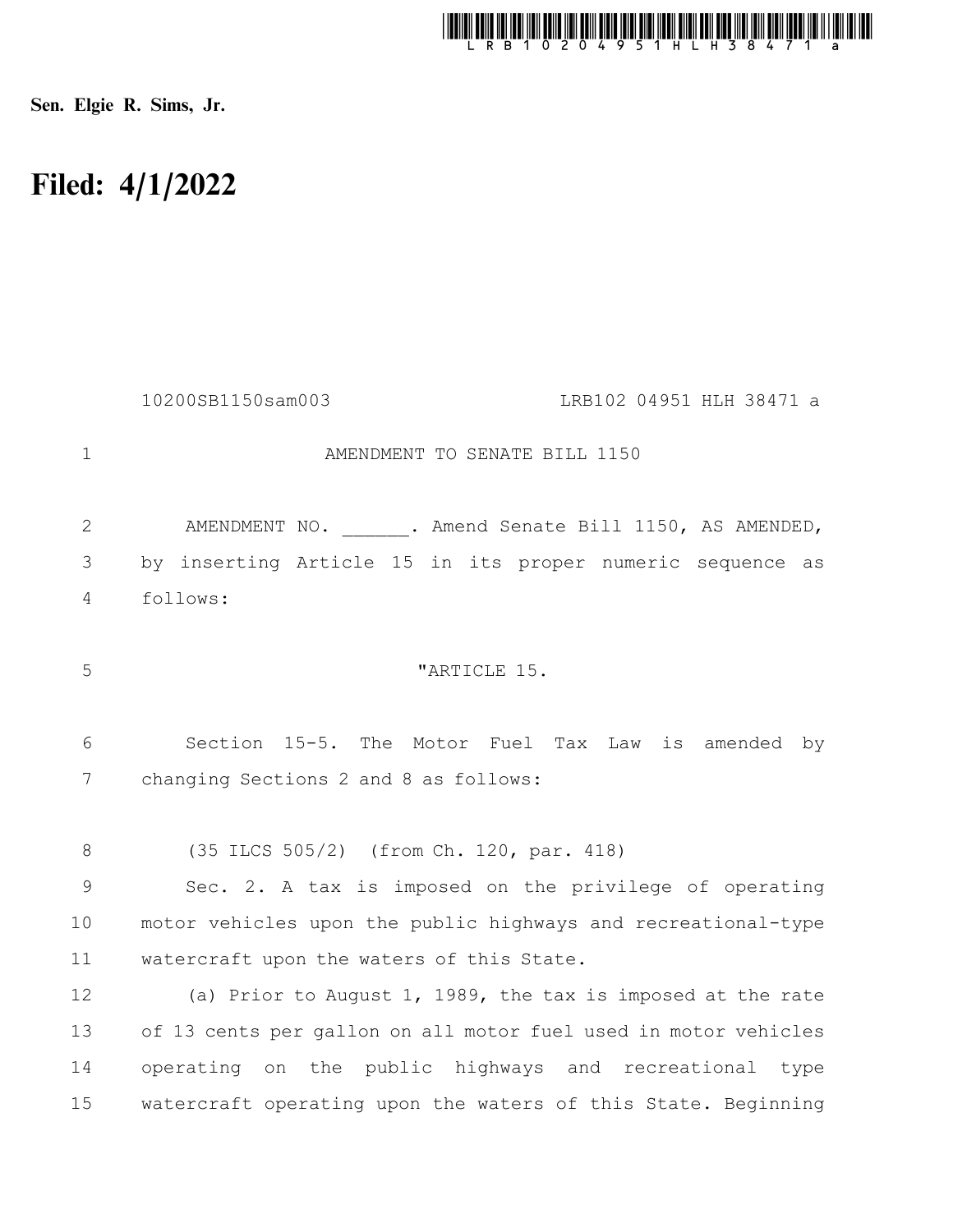10200SB1150sam003 -2- LRB102 04951 HLH 38471 a

on August 1, 1989 and until January 1, 1990, the rate of the tax imposed in this paragraph shall be 16 cents per gallon. Beginning January 1, 1990 and until July 1, 2019, the rate of tax imposed in this paragraph, including the tax on compressed natural gas, shall be 19 cents per gallon. Beginning July 1, 2019 and until July 1, 2020, the rate of tax imposed in this paragraph shall be 38 cents per gallon. Beginning on July 1, 2020 and until July 1, 2021, the rate of tax imposed in this paragraph shall be 38.7 cents per gallon. Beginning on July 1, 2021 and until January 1, 2023, the rate of tax imposed in this paragraph shall be 39.2 cents per gallon. On January 1, 2023, the rate of tax imposed in this paragraph shall be increased by an amount equal to the percentage increase, if any, in the Consumer Price Index for All Urban Consumers for all items published by the United States Department of Labor for the 12-month period ending on September 30, 2022, and increased on July 1 of each subsequent year by an amount equal to the percentage increase, if any, in the Consumer Price Index for All Urban Consumers for all items published by the United States Department of Labor for the 12 months ending in March of each year. The rate shall be rounded to the nearest one-tenth of one cent. 1 2 3 4 5 6 7 8 9 10 11 12 13 14 15 16 17 18 19 20 21 22

(b) Until July 1, 2019, the tax on the privilege of operating motor vehicles which use diesel fuel, liquefied natural gas, or propane shall be the rate according to paragraph (a) plus an additional 2 1/2 cents per gallon. 23 24 25 26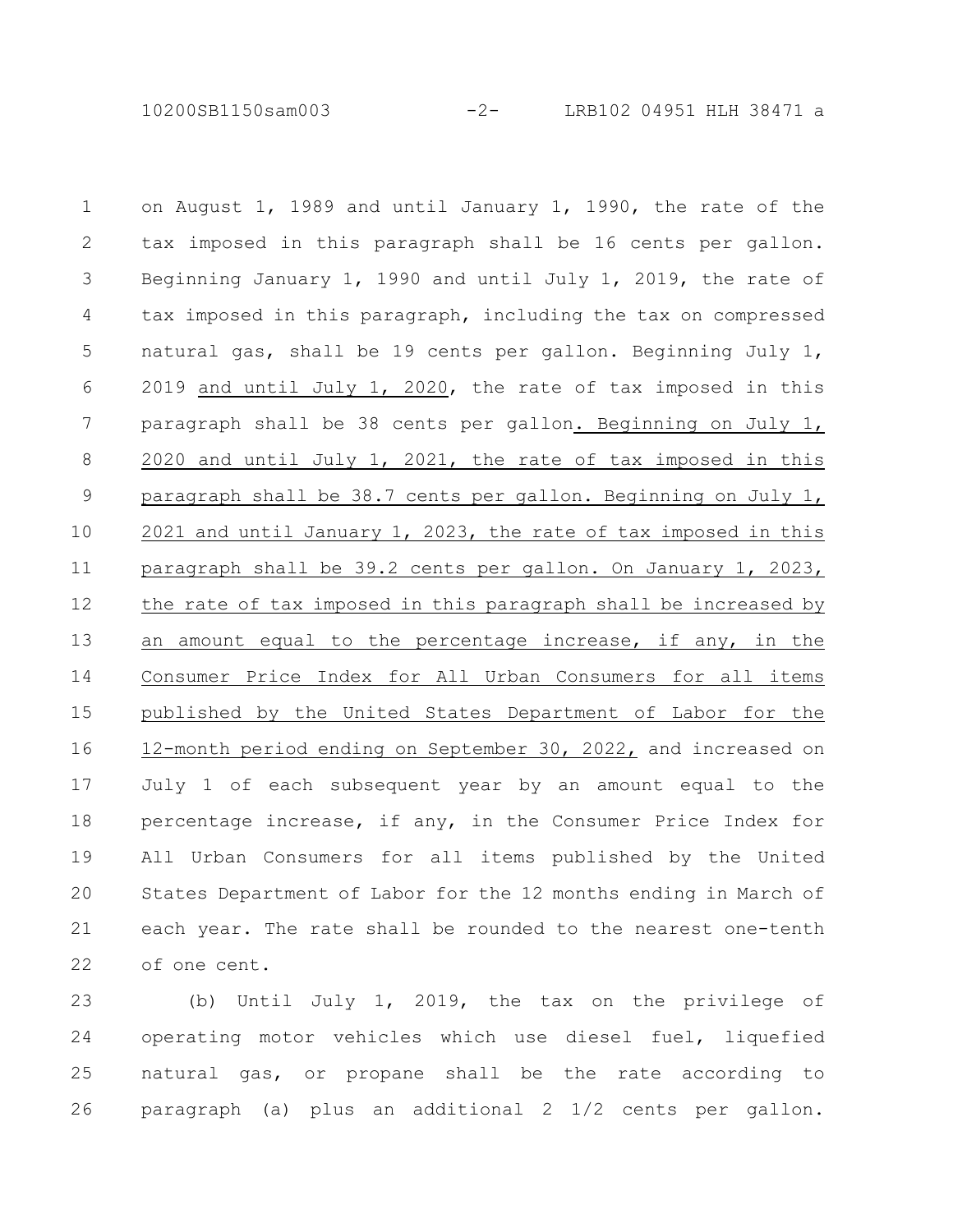10200SB1150sam003 -3- LRB102 04951 HLH 38471 a

Beginning July 1, 2019, the tax on the privilege of operating motor vehicles which use diesel fuel, liquefied natural gas, or propane shall be the rate according to subsection (a) plus an additional 7.5 cents per gallon. "Diesel fuel" is defined as any product intended for use or offered for sale as a fuel for engines in which the fuel is injected into the combustion chamber and ignited by pressure without electric spark. 1 2 3 4 5 6 7

(c) A tax is imposed upon the privilege of engaging in the business of selling motor fuel as a retailer or reseller on all motor fuel used in motor vehicles operating on the public highways and recreational type watercraft operating upon the waters of this State: (1) at the rate of 3 cents per gallon on motor fuel owned or possessed by such retailer or reseller at 12:01 a.m. on August 1, 1989; and (2) at the rate of 3 cents per gallon on motor fuel owned or possessed by such retailer or reseller at 12:01 A.M. on January 1, 1990. 8 9 10 11 12 13 14 15 16

Retailers and resellers who are subject to this additional tax shall be required to inventory such motor fuel and pay this additional tax in a manner prescribed by the Department of Revenue. 17 18 19 20

The tax imposed in this paragraph (c) shall be in addition to all other taxes imposed by the State of Illinois or any unit of local government in this State. 21 22 23

(d) Except as provided in Section 2a, the collection of a tax based on gallonage of gasoline used for the propulsion of any aircraft is prohibited on and after October 1, 1979, and 24 25 26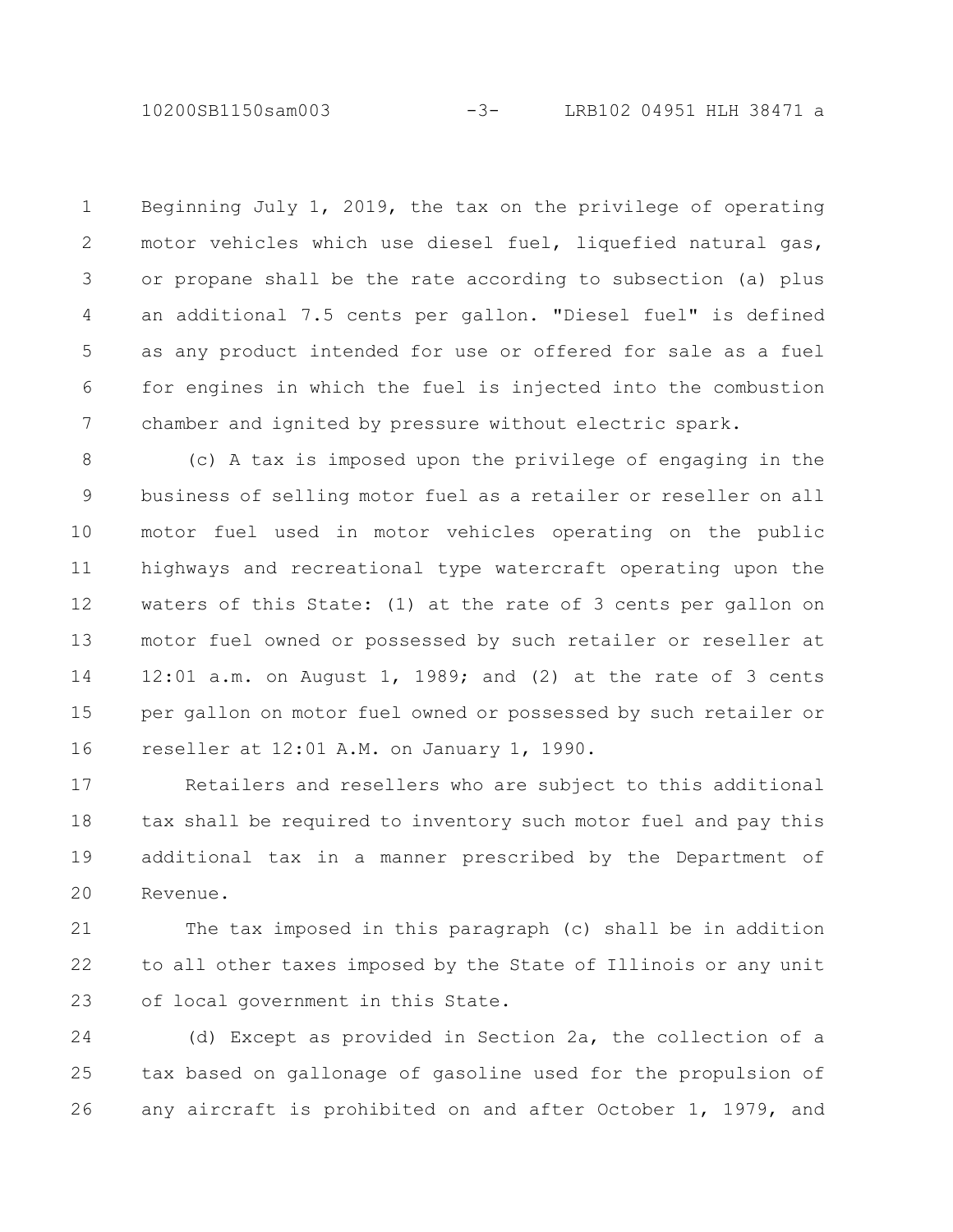the collection of a tax based on gallonage of special fuel used for the propulsion of any aircraft is prohibited on and after December 1, 2019. 1 2 3

(e) The collection of a tax, based on gallonage of all products commonly or commercially known or sold as 1-K kerosene, regardless of its classification or uses, is prohibited (i) on and after July 1, 1992 until December 31, 1999, except when the 1-K kerosene is either: (1) delivered into bulk storage facilities of a bulk user, or (2) delivered directly into the fuel supply tanks of motor vehicles and (ii) on and after January 1, 2000. Beginning on January 1, 2000, the collection of a tax, based on gallonage of all products commonly or commercially known or sold as 1-K kerosene, regardless of its classification or uses, is prohibited except when the 1-K kerosene is delivered directly into a storage tank that is located at a facility that has withdrawal facilities that are readily accessible to and are capable of dispensing 1-K kerosene into the fuel supply tanks of motor vehicles. For purposes of this subsection (e), a facility is considered to have withdrawal facilities that are not "readily accessible to and capable of dispensing 1-K kerosene into the fuel supply tanks of motor vehicles" only if the 1-K kerosene is delivered from: (i) a dispenser hose that is short enough so that it will not reach the fuel supply tank of a motor vehicle or (ii) a dispenser that is enclosed by a fence or other physical barrier so that a vehicle cannot pull alongside the 4 5 6 7 8 9 10 11 12 13 14 15 16 17 18 19 20 21 22 23 24 25 26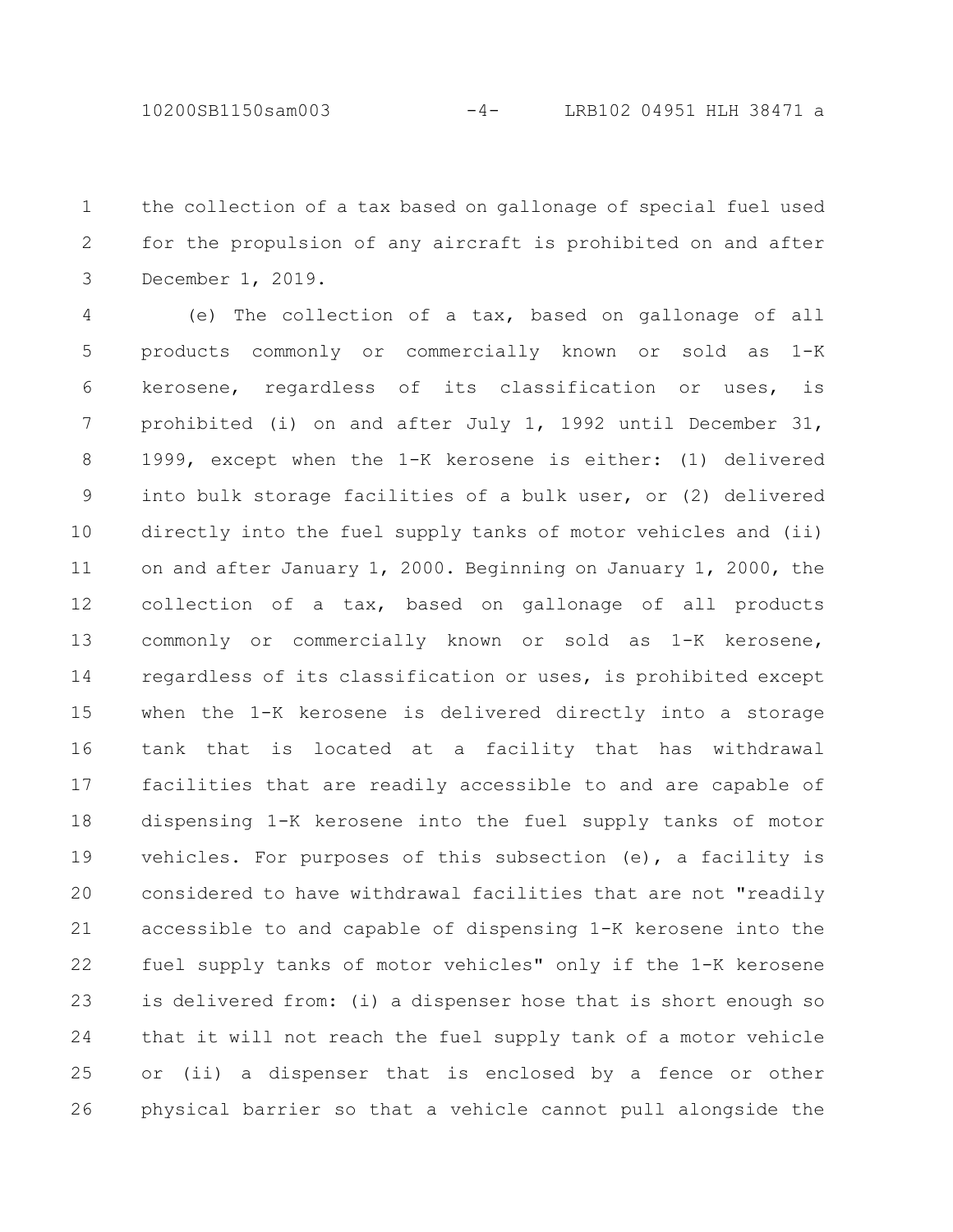```
dispenser to permit fueling.
1
```
Any person who sells or uses 1-K kerosene for use in motor vehicles upon which the tax imposed by this Law has not been paid shall be liable for any tax due on the sales or use of 1-K kerosene. 2 3 4 5

(Source: P.A. 100-9, eff. 7-1-17; 101-10, eff. 6-5-19; 101-32, eff. 6-28-19; 101-604, eff. 12-13-19.) 6 7

(35 ILCS 505/8) (from Ch. 120, par. 424) 8

Sec. 8. Except as provided in subsection (a-1) of this Section, Section 8a, subdivision (h)(1) of Section 12a, Section 13a.6, and items 13, 14, 15, and 16 of Section 15, all money received by the Department under this Act, including payments made to the Department by member jurisdictions participating in the International Fuel Tax Agreement, shall be deposited in a special fund in the State treasury, to be known as the "Motor Fuel Tax Fund", and shall be used as follows: 9 10 11 12 13 14 15 16 17

(a) 2 1/2 cents per gallon of the tax collected on special fuel under paragraph (b) of Section 2 and Section 13a of this Act shall be transferred to the State Construction Account Fund in the State Treasury; the remainder of the tax collected on special fuel under paragraph (b) of Section 2 and Section 13a of this Act shall be deposited into the Road Fund; 18 19 20 21 22 23

(a-1) Beginning on July 1, 2019, an amount equal to the amount of tax collected under subsection (a) of Section 2 as a 24 25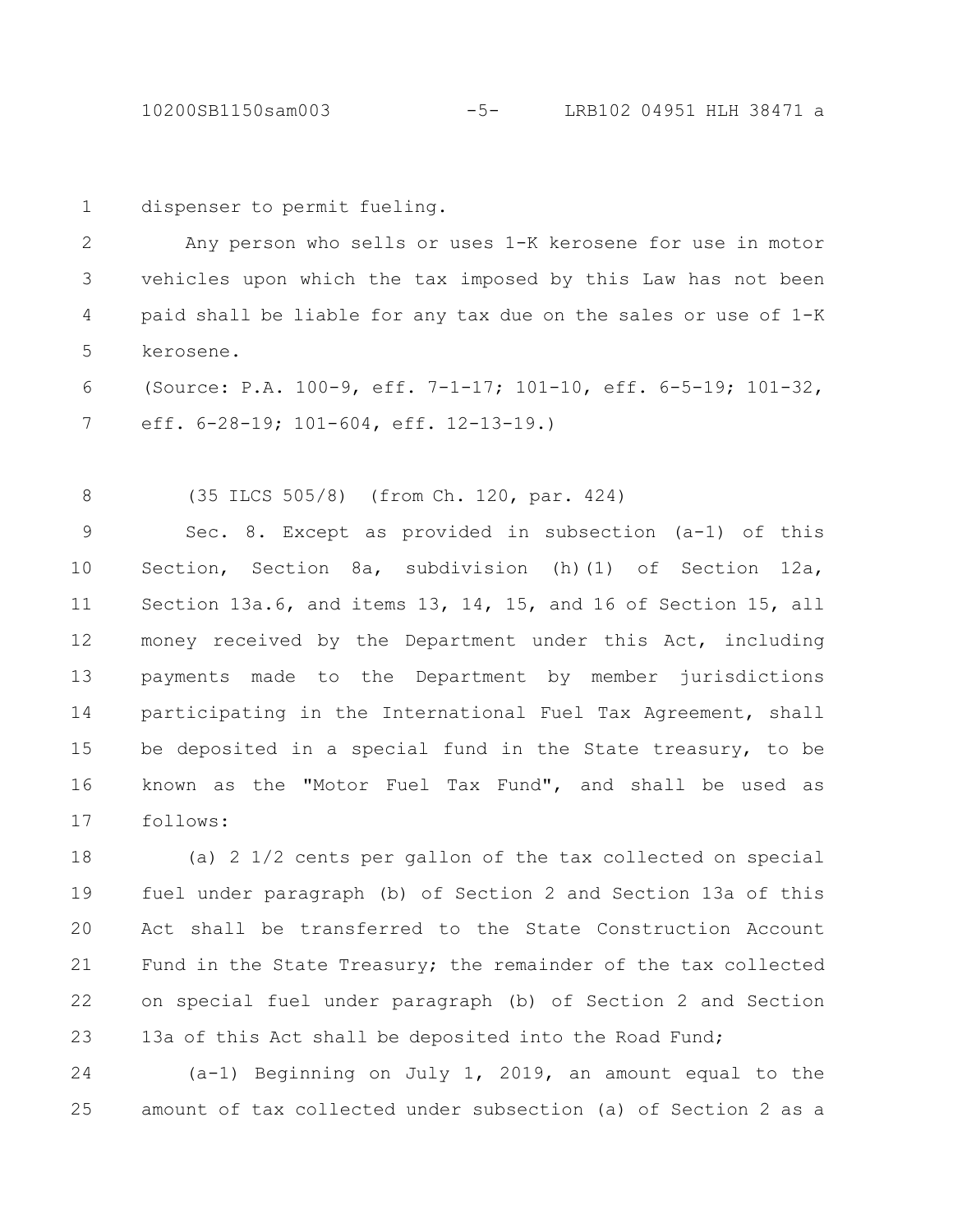10200SB1150sam003 -6- LRB102 04951 HLH 38471 a

result of the increase in the tax rate under Public Act 101-32 shall be transferred each month into the Transportation Renewal Fund; 1 2 3

(b) \$420,000 shall be transferred each month to the State Boating Act Fund to be used by the Department of Natural Resources for the purposes specified in Article X of the Boat Registration and Safety Act; 4 5 6 7

(c) \$3,500,000 shall be transferred each month to the Grade Crossing Protection Fund to be used as follows: not less than \$12,000,000 each fiscal year shall be used for the construction or reconstruction of rail highway grade separation structures; \$2,250,000 in fiscal years 2004 through 2009 and \$3,000,000 in fiscal year 2010 and each fiscal year thereafter shall be transferred to the Transportation Regulatory Fund and shall be accounted for as part of the rail carrier portion of such funds and shall be used to pay the cost of administration of the Illinois Commerce Commission's railroad safety program in connection with its duties under subsection (3) of Section 18c-7401 of the Illinois Vehicle Code, with the remainder to be used by the Department of Transportation upon order of the Illinois Commerce Commission, to pay that part of the cost apportioned by such Commission to the State to cover the interest of the public in the use of highways, roads, streets, or pedestrian walkways in the county highway system, township and district road system, or municipal street system as defined in the Illinois Highway 8 9 10 11 12 13 14 15 16 17 18 19 20 21 22 23 24 25 26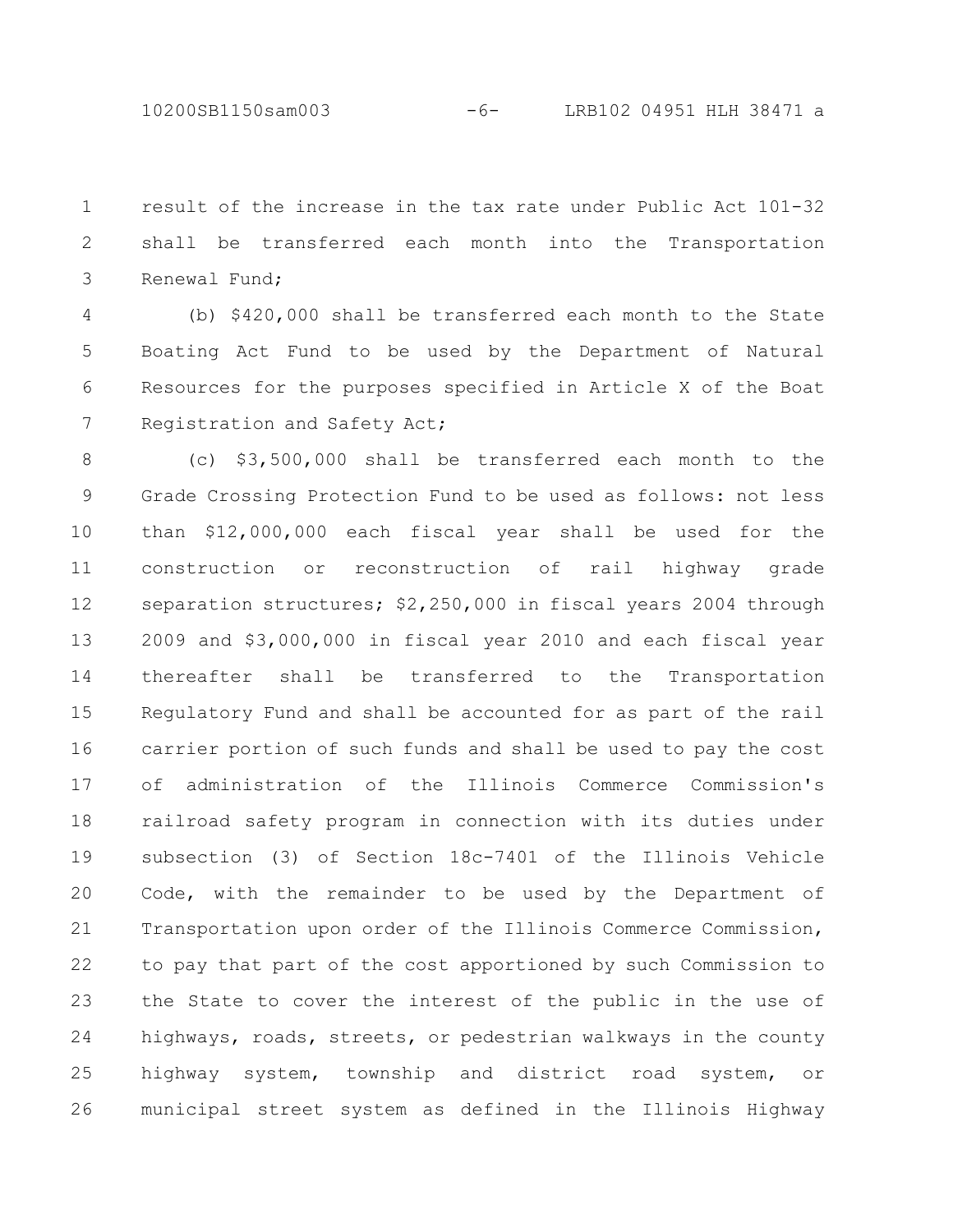10200SB1150sam003 -7- LRB102 04951 HLH 38471 a

Code, as the same may from time to time be amended, for separation of grades, for installation, construction or reconstruction of crossing protection or reconstruction, alteration, relocation including construction or improvement of any existing highway necessary for access to property or improvement of any grade crossing and grade crossing surface including the necessary highway approaches thereto of any railroad across the highway or public road, or for the installation, construction, reconstruction, or maintenance of safety treatments to deter trespassing or a pedestrian walkway over or under a railroad right-of-way, as provided for in and in accordance with Section 18c-7401 of the Illinois Vehicle Code. The Commission may order up to \$2,000,000 per year in Grade Crossing Protection Fund moneys for the improvement of grade crossing surfaces and up to \$300,000 per year for the maintenance and renewal of 4-quadrant gate vehicle detection systems located at non-high speed rail grade crossings. In entering orders for projects for which payments from the Grade Crossing Protection Fund will be made, the Commission shall account for expenditures authorized by the orders on a cash rather than an accrual basis. For purposes of this requirement an "accrual basis" assumes that the total cost of the project is expended in the fiscal year in which the order is entered, while a "cash basis" allocates the cost of the project among fiscal years as expenditures are actually made. To meet the requirements of this subsection, the Illinois Commerce 1 2 3 4 5 6 7 8 9 10 11 12 13 14 15 16 17 18 19 20 21 22 23 24 25 26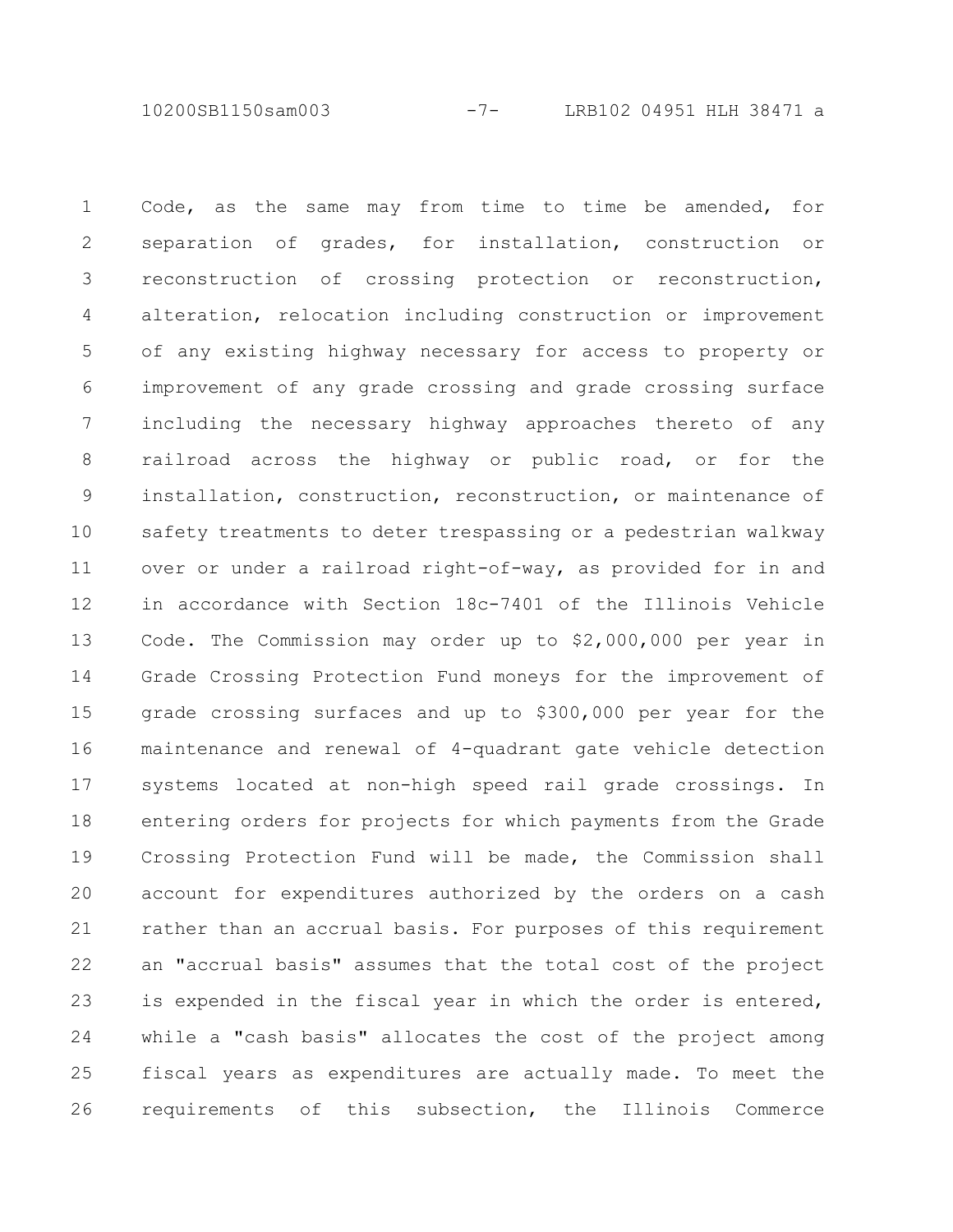10200SB1150sam003 -8- LRB102 04951 HLH 38471 a

Commission shall develop annual and 5-year project plans of rail crossing capital improvements that will be paid for with moneys from the Grade Crossing Protection Fund. The annual project plan shall identify projects for the succeeding fiscal year and the 5-year project plan shall identify projects for the 5 directly succeeding fiscal years. The Commission shall submit the annual and 5-year project plans for this Fund to the Governor, the President of the Senate, the Senate Minority Leader, the Speaker of the House of Representatives, and the Minority Leader of the House of Representatives on the first Wednesday in April of each year; 1 2 3 4 5 6 7 8 9 10 11

(d) of the amount remaining after allocations provided for in subsections (a),  $(a-1)$ , (b), and (c), a sufficient amount shall be reserved to pay all of the following: 12 13 14

(1) the costs of the Department of Revenue in administering this Act; 15 16

(2) the costs of the Department of Transportation in performing its duties imposed by the Illinois Highway Code for supervising the use of motor fuel tax funds apportioned to municipalities, counties and road districts; 17 18 19 20 21

(3) refunds provided for in Section 13, refunds for overpayment of decal fees paid under Section 13a.4 of this Act, and refunds provided for under the terms of the International Fuel Tax Agreement referenced in Section 14a; 22 23 24 25 26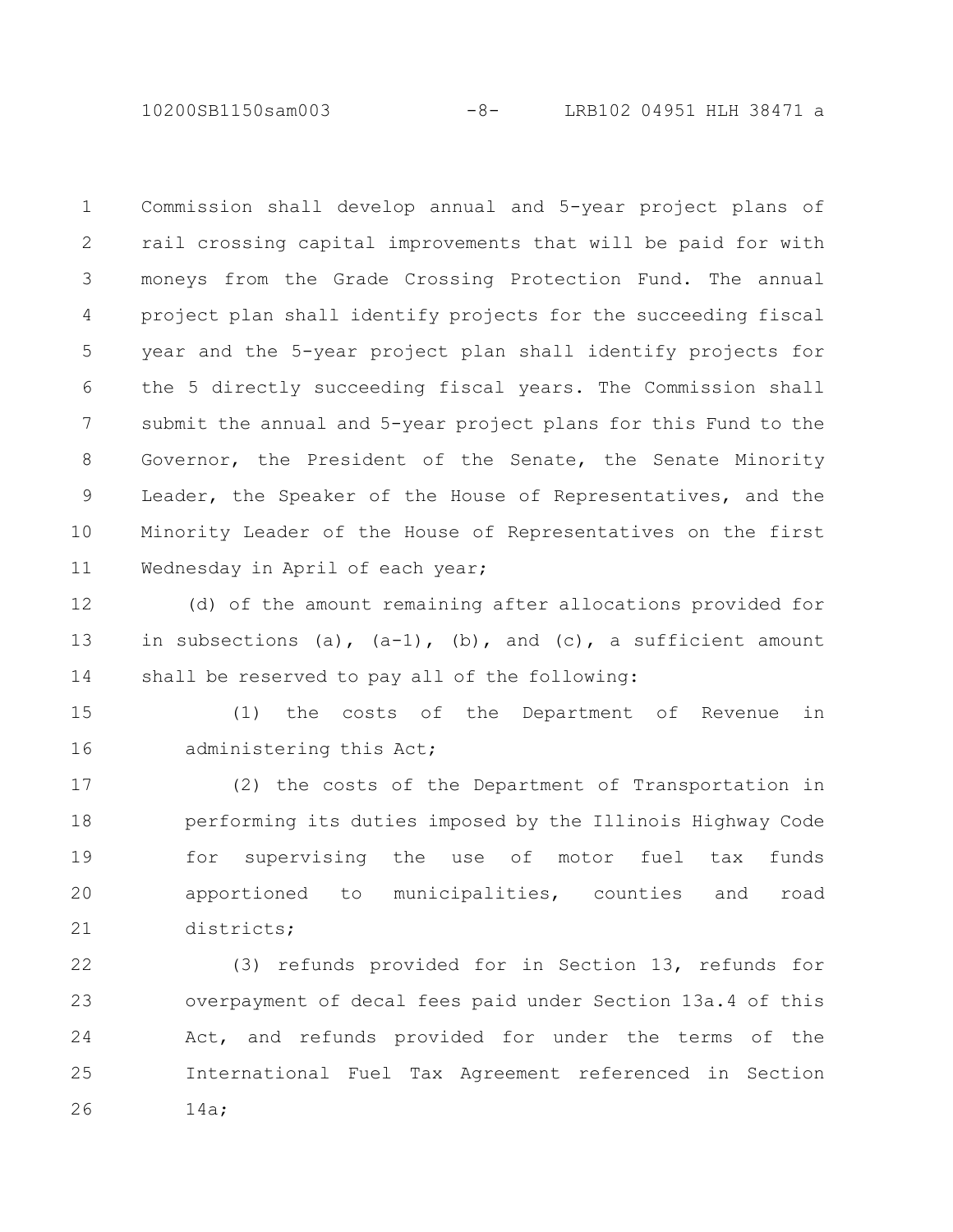## 10200SB1150sam003 -9- LRB102 04951 HLH 38471 a

(4) from October 1, 1985 until June 30, 1994, the administration of the Vehicle Emissions Inspection Law, which amount shall be certified monthly by the Environmental Protection Agency to the State Comptroller and shall promptly be transferred by the State Comptroller and Treasurer from the Motor Fuel Tax Fund to the Vehicle Inspection Fund, and for the period July 1, 1994 through June 30, 2000, one-twelfth of \$25,000,000 each month, for the period July 1, 2000 through June 30, 2003, one-twelfth of \$30,000,000 each month, and \$15,000,000 on July 1, 2003, and \$15,000,000 on January 1, 2004, and \$15,000,000 on each July 1 and October 1, or as soon thereafter as may be practical, during the period July 1, 2004 through June 30, 2012, and \$30,000,000 on June 1, 2013, or as soon thereafter as may be practical, and \$15,000,000 on July 1 and October 1, or as soon thereafter as may be practical, during the period of July 1, 2013 through June 30, 2015, for the administration of the Vehicle Emissions Inspection Law of 2005, to be transferred by the State Comptroller and Treasurer from the Motor Fuel Tax Fund into the Vehicle Inspection Fund; 1 2 3 4 5 6 7 8 9 10 11 12 13 14 15 16 17 18 19 20 21

(4.5) beginning on July 1, 2019, the costs of the Environmental Protection Agency for the administration of the Vehicle Emissions Inspection Law of 2005 shall be paid, subject to appropriation, from the Motor Fuel Tax Fund into the Vehicle Inspection Fund; beginning in 2019, 22 23 24 25 26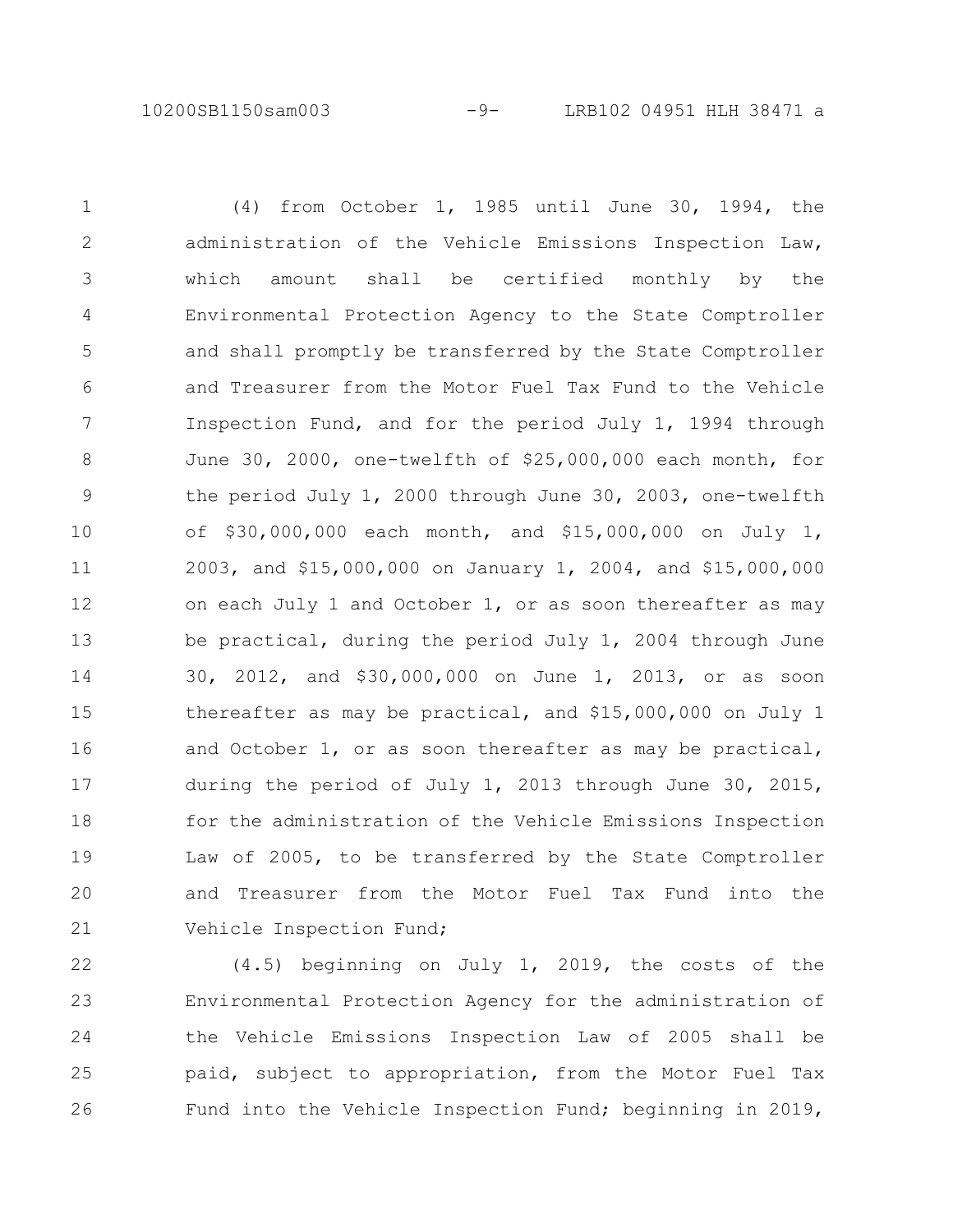10200SB1150sam003 -10- LRB102 04951 HLH 38471 a

no later than December 31 of each year, or as soon thereafter as practical, the State Comptroller shall direct and the State Treasurer shall transfer from the Vehicle Inspection Fund to the Motor Fuel Tax Fund any balance remaining in the Vehicle Inspection Fund in excess of \$2,000,000; 1 2 3 4 5 6

7

(5) amounts ordered paid by the Court of Claims; and

(6) payment of motor fuel use taxes due to member jurisdictions under the terms of the International Fuel Tax Agreement. The Department shall certify these amounts to the Comptroller by the 15th day of each month; the Comptroller shall cause orders to be drawn for such amounts, and the Treasurer shall administer those amounts on or before the last day of each month; 8 9 10 11 12 13 14

(e) after allocations for the purposes set forth in subsections (a),  $(a-1)$ , (b), (c), and (d), the remaining amount shall be apportioned as follows: 15 16 17

(1) Until January 1, 2000, 58.4%, and beginning January 1, 2000, 45.6% shall be deposited as follows: 18 19

(A) 37% into the State Construction Account Fund, and 20 21

(B) 63% into the Road Fund, \$1,250,000 of which shall be reserved each month for the Department of Transportation to be used in accordance with the provisions of Sections 6-901 through 6-906 of the Illinois Highway Code; from August 1, 2022 through 22 23 24 25 26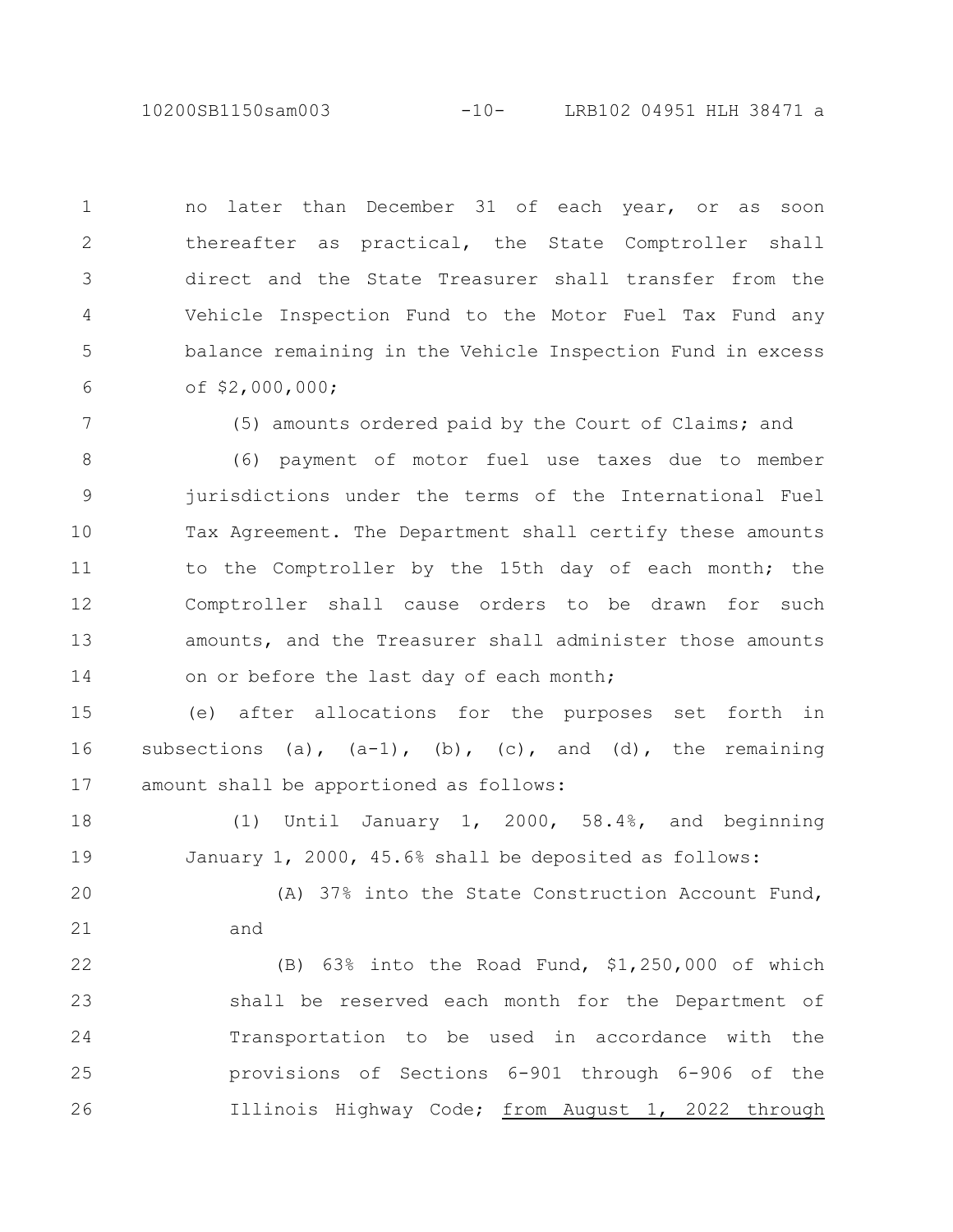16

February 1, 2023, as soon as possible after the first day of each month, the Department of Revenue shall certify to the State Comptroller and the State Treasurer the amount of money that would have been deposited into the Road Fund during the immediately preceding month under this subsection (e) if this amendatory Act of the 102nd General Assembly had not taken effect. As soon as possible after receiving the Department's certification, the State Comptroller shall direct and the State Treasurer shall transfer from the Underground Storage Tank Fund to the Road Fund the amount certified; 1 2 3 4 5 6 7 8 9 10 11 12

(2) Until January 1, 2000, 41.6%, and beginning January 1, 2000, 54.4% shall be transferred to the Department of Transportation to be distributed as follows: 13 14 15

(A) 49.10% to the municipalities of the State,

(B) 16.74% to the counties of the State having 1,000,000 or more inhabitants, 17 18

(C) 18.27% to the counties of the State having less than 1,000,000 inhabitants, 19 20

(D) 15.89% to the road districts of the State. If a township is dissolved under Article 24 of the Township Code, McHenry County shall receive any moneys that would have been distributed to the township under this subparagraph, except that a municipality that assumes the powers and responsibilities of a road district under 21 22 23 24 25 26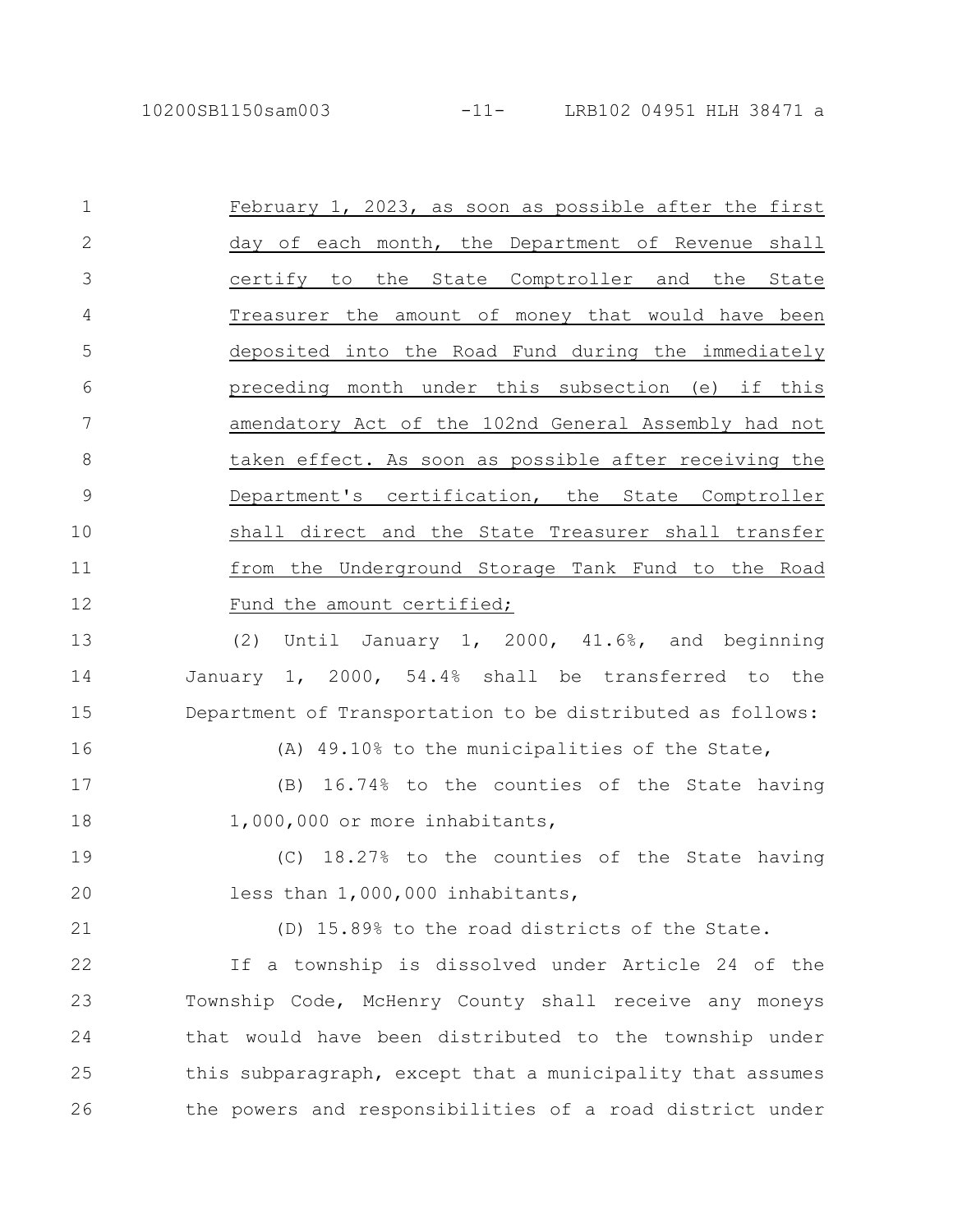10200SB1150sam003 -12- LRB102 04951 HLH 38471 a

paragraph (6) of Section 24-35 of the Township Code shall receive any moneys that would have been distributed to the township in a percent equal to the area of the dissolved road district or portion of the dissolved road district over which the municipality assumed the powers and responsibilities compared to the total area of the dissolved township. The moneys received under this subparagraph shall be used in the geographic area of the dissolved township. If a township is reconstituted as provided under Section 24-45 of the Township Code, McHenry County or a municipality shall no longer be distributed moneys under this subparagraph. 1 2 3 4 5 6 7 8 9 10 11 12

As soon as may be after the first day of each month, the Department of Transportation shall allot to each municipality its share of the amount apportioned to the several municipalities which shall be in proportion to the population of such municipalities as determined by the last preceding municipal census if conducted by the Federal Government or Federal census. If territory is annexed to any municipality subsequent to the time of the last preceding census the corporate authorities of such municipality may cause a census to be taken of such annexed territory and the population so ascertained for such territory shall be added to the population of the municipality as determined by the last preceding census for the purpose of determining the allotment for that municipality. If the population of any municipality 13 14 15 16 17 18 19 20 21 22 23 24 25 26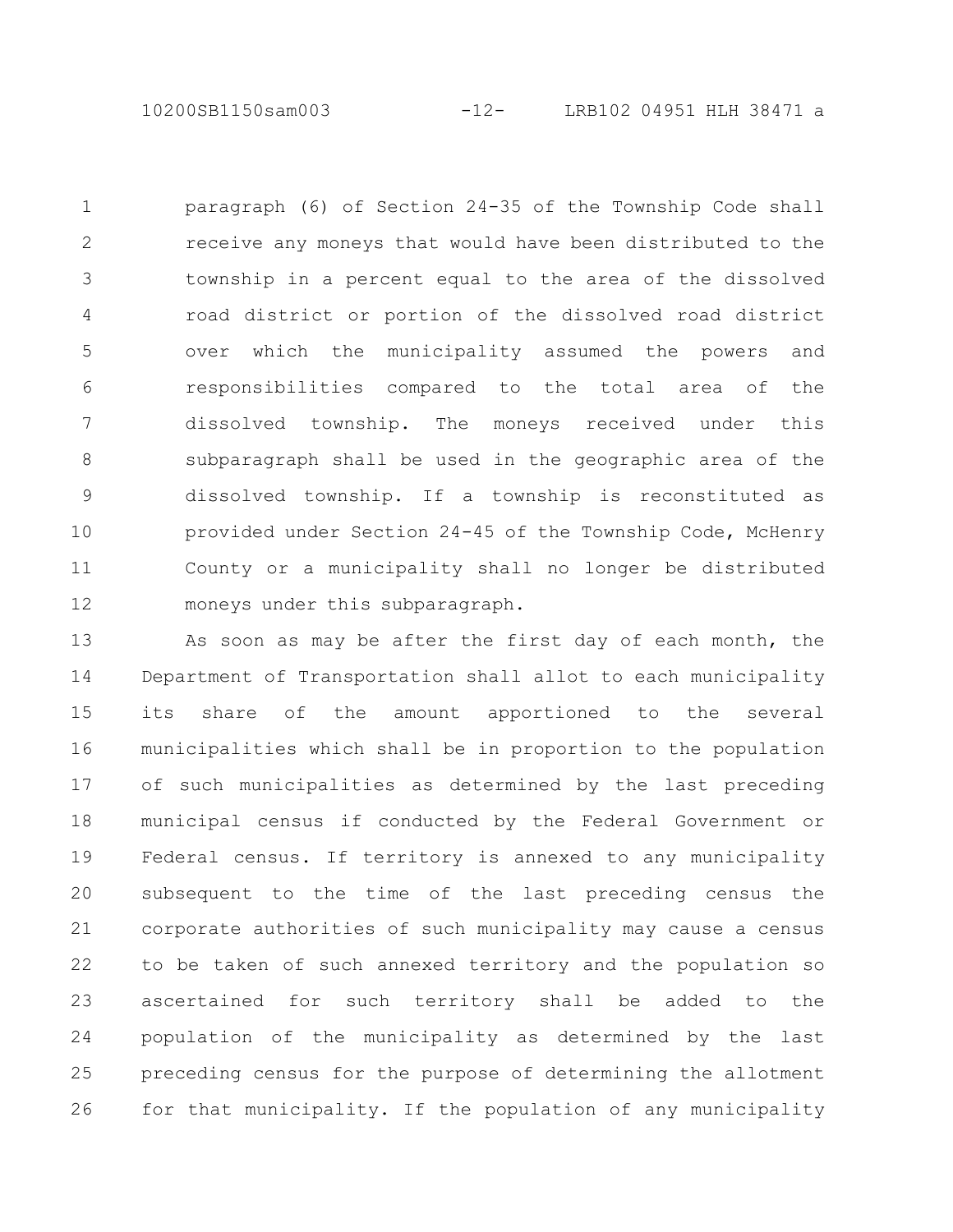10200SB1150sam003 -13- LRB102 04951 HLH 38471 a

was not determined by the last Federal census preceding any apportionment, the apportionment to such municipality shall be in accordance with any census taken by such municipality. Any municipal census used in accordance with this Section shall be certified to the Department of Transportation by the clerk of such municipality, and the accuracy thereof shall be subject to approval of the Department which may make such corrections as it ascertains to be necessary. 1 2 3 4 5 6 7 8

As soon as may be after the first day of each month, the Department of Transportation shall allot to each county its share of the amount apportioned to the several counties of the State as herein provided. Each allotment to the several counties having less than 1,000,000 inhabitants shall be in proportion to the amount of motor vehicle license fees received from the residents of such counties, respectively, during the preceding calendar year. The Secretary of State shall, on or before April 15 of each year, transmit to the Department of Transportation a full and complete report showing the amount of motor vehicle license fees received from the residents of each county, respectively, during the preceding calendar year. The Department of Transportation shall, each month, use for allotment purposes the last such report received from the Secretary of State. 9 10 11 12 13 14 15 16 17 18 19 20 21 22 23

As soon as may be after the first day of each month, the Department of Transportation shall allot to the several counties their share of the amount apportioned for the use of 24 25 26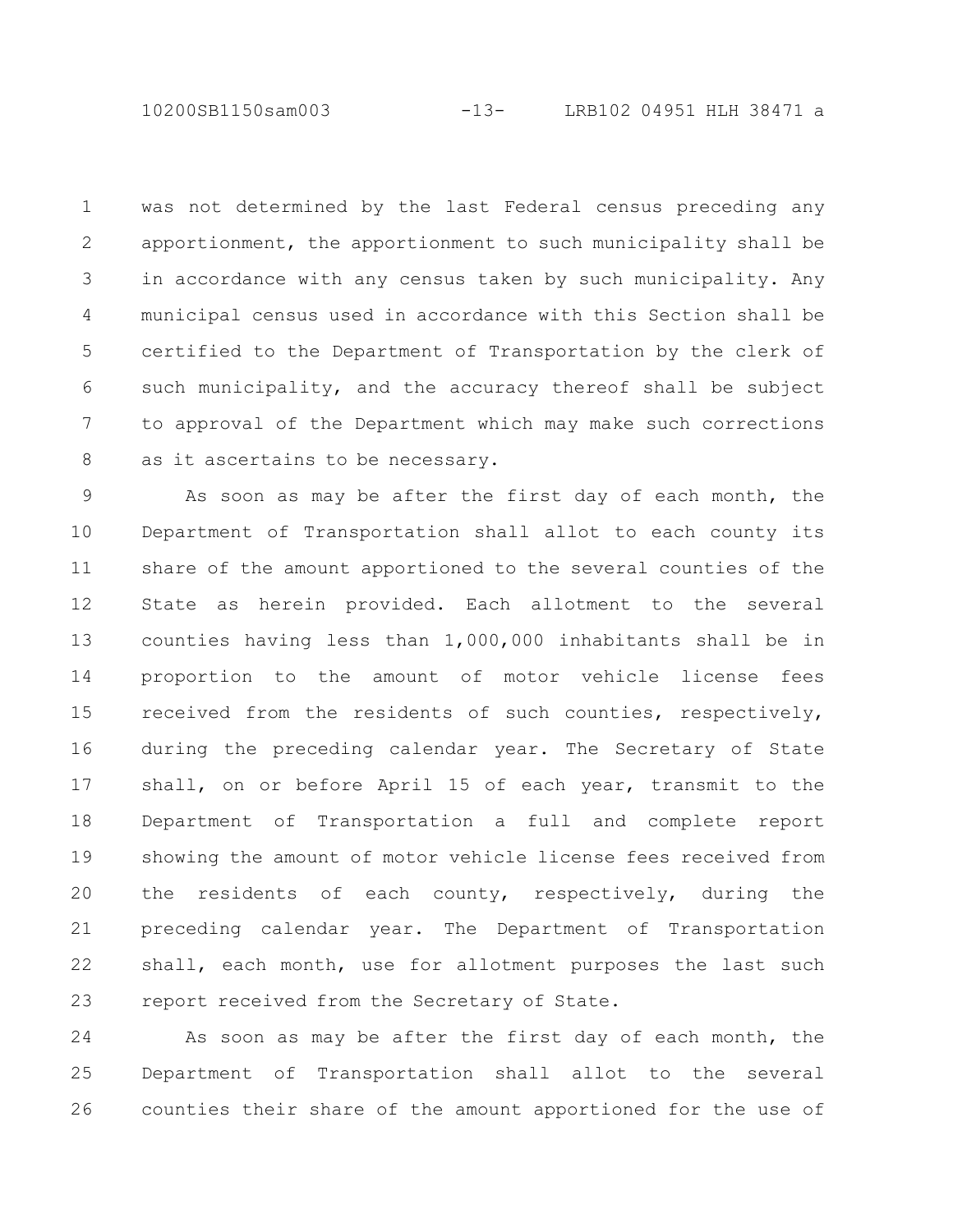10200SB1150sam003 -14- LRB102 04951 HLH 38471 a

road districts. The allotment shall be apportioned among the several counties in the State in the proportion which the total mileage of township or district roads in the respective counties bears to the total mileage of all township and district roads in the State. Funds allotted to the respective counties for the use of road districts therein shall be allocated to the several road districts in the county in the proportion which the total mileage of such township or district roads in the respective road districts bears to the total mileage of all such township or district roads in the county. After July 1 of any year prior to 2011, no allocation shall be made for any road district unless it levied a tax for road and bridge purposes in an amount which will require the extension of such tax against the taxable property in any such road district at a rate of not less than either .08% of the value thereof, based upon the assessment for the year immediately prior to the year in which such tax was levied and as equalized by the Department of Revenue or, in DuPage County, an amount equal to or greater than \$12,000 per mile of road under the jurisdiction of the road district, whichever is less. Beginning July 1, 2011 and each July 1 thereafter, an allocation shall be made for any road district if it levied a tax for road and bridge purposes. In counties other than DuPage County, if the amount of the tax levy requires the extension of the tax against the taxable property in the road district at a rate that is less than 0.08% of the value 1 2 3 4 5 6 7 8 9 10 11 12 13 14 15 16 17 18 19 20 21 22 23 24 25 26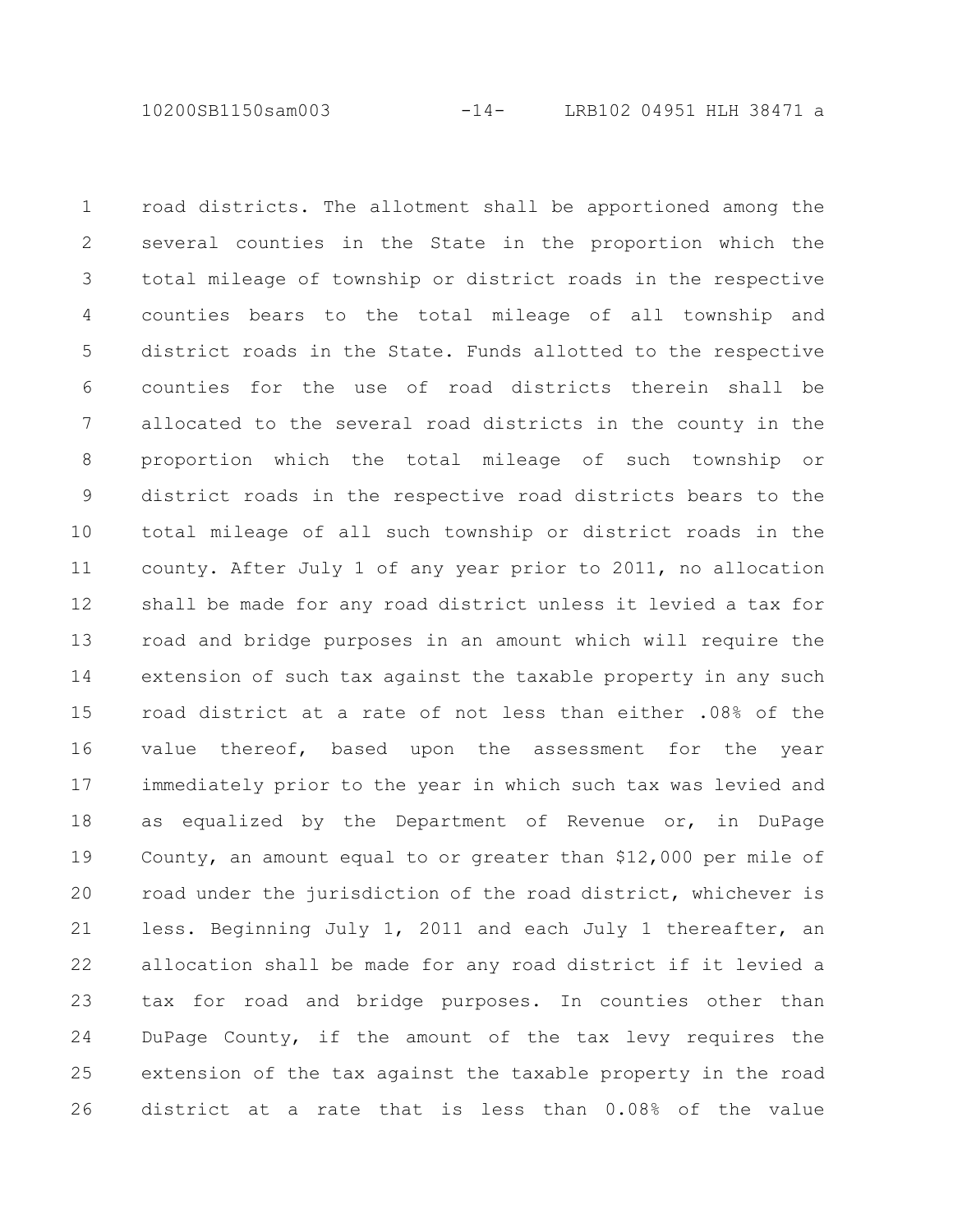10200SB1150sam003 -15- LRB102 04951 HLH 38471 a

thereof, based upon the assessment for the year immediately prior to the year in which the tax was levied and as equalized by the Department of Revenue, then the amount of the allocation for that road district shall be a percentage of the maximum allocation equal to the percentage obtained by dividing the rate extended by the district by 0.08%. In DuPage County, if the amount of the tax levy requires the extension of the tax against the taxable property in the road district at a rate that is less than the lesser of (i) 0.08% of the value of the taxable property in the road district, based upon the assessment for the year immediately prior to the year in which such tax was levied and as equalized by the Department of Revenue, or (ii) a rate that will yield an amount equal to \$12,000 per mile of road under the jurisdiction of the road district, then the amount of the allocation for the road district shall be a percentage of the maximum allocation equal to the percentage obtained by dividing the rate extended by the district by the lesser of (i) 0.08% or (ii) the rate that will yield an amount equal to \$12,000 per mile of road under the jurisdiction of the road district. 1 2 3 4 5 6 7 8 9 10 11 12 13 14 15 16 17 18 19 20

Prior to 2011, if any road district has levied a special tax for road purposes pursuant to Sections 6-601, 6-602, and 6-603 of the Illinois Highway Code, and such tax was levied in an amount which would require extension at a rate of not less than .08% of the value of the taxable property thereof, as equalized or assessed by the Department of Revenue, or, in 21 22 23 24 25 26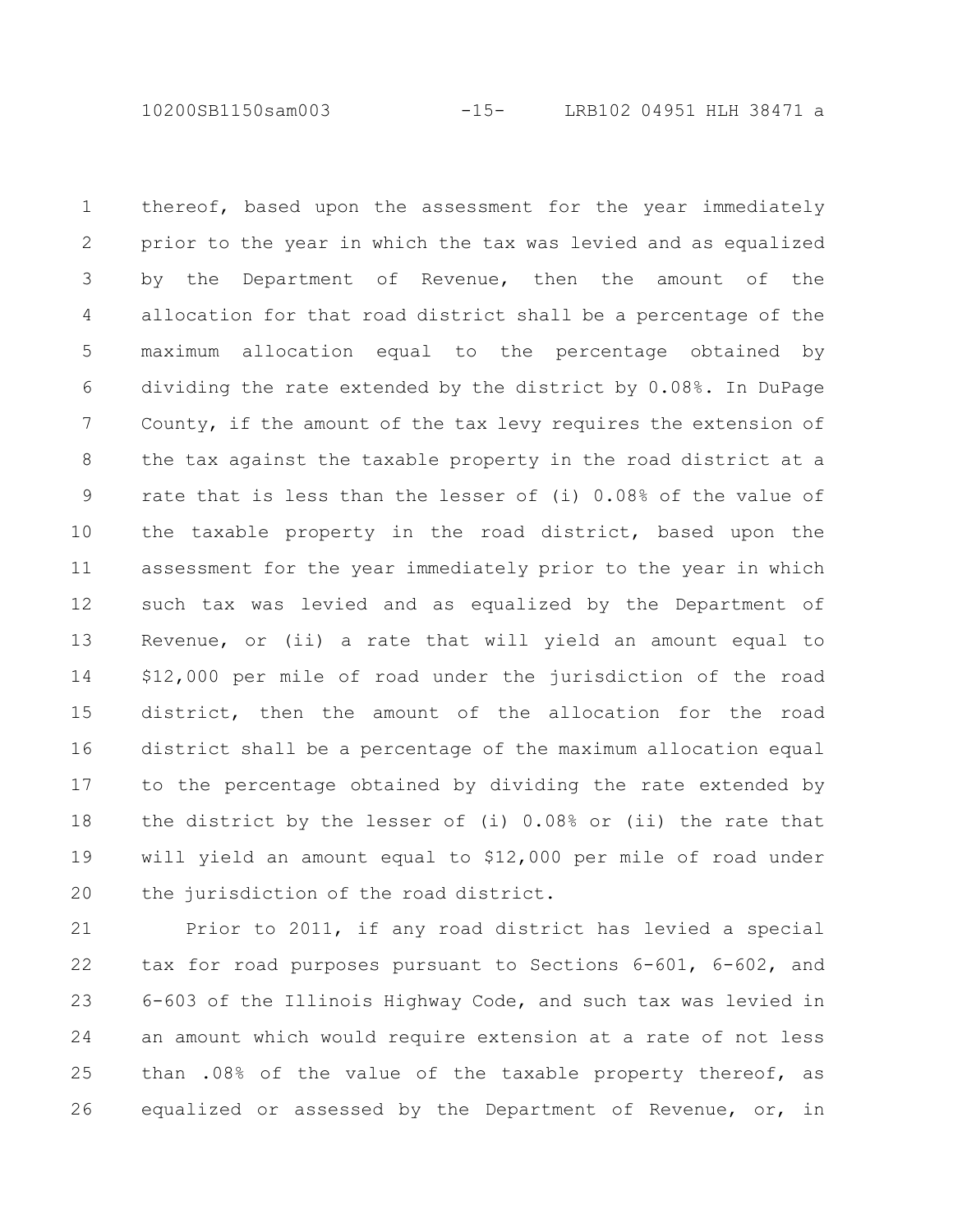10200SB1150sam003 -16- LRB102 04951 HLH 38471 a

DuPage County, an amount equal to or greater than \$12,000 per mile of road under the jurisdiction of the road district, whichever is less, such levy shall, however, be deemed a proper compliance with this Section and shall qualify such road district for an allotment under this Section. Beginning in 2011 and thereafter, if any road district has levied a special tax for road purposes under Sections 6-601, 6-602, and 6-603 of the Illinois Highway Code, and the tax was levied in an amount that would require extension at a rate of not less than 0.08% of the value of the taxable property of that road district, as equalized or assessed by the Department of Revenue or, in DuPage County, an amount equal to or greater than \$12,000 per mile of road under the jurisdiction of the road district, whichever is less, that levy shall be deemed a proper compliance with this Section and shall qualify such road district for a full, rather than proportionate, allotment under this Section. If the levy for the special tax is less than 0.08% of the value of the taxable property, or, in DuPage County if the levy for the special tax is less than the lesser of (i) 0.08% or (ii) \$12,000 per mile of road under the jurisdiction of the road district, and if the levy for the special tax is more than any other levy for road and bridge purposes, then the levy for the special tax qualifies the road district for a proportionate, rather than full, allotment under this Section. If the levy for the special tax is equal to or less than any other levy for road and bridge purposes, then 1 2 3 4 5 6 7 8 9 10 11 12 13 14 15 16 17 18 19 20 21 22 23 24 25 26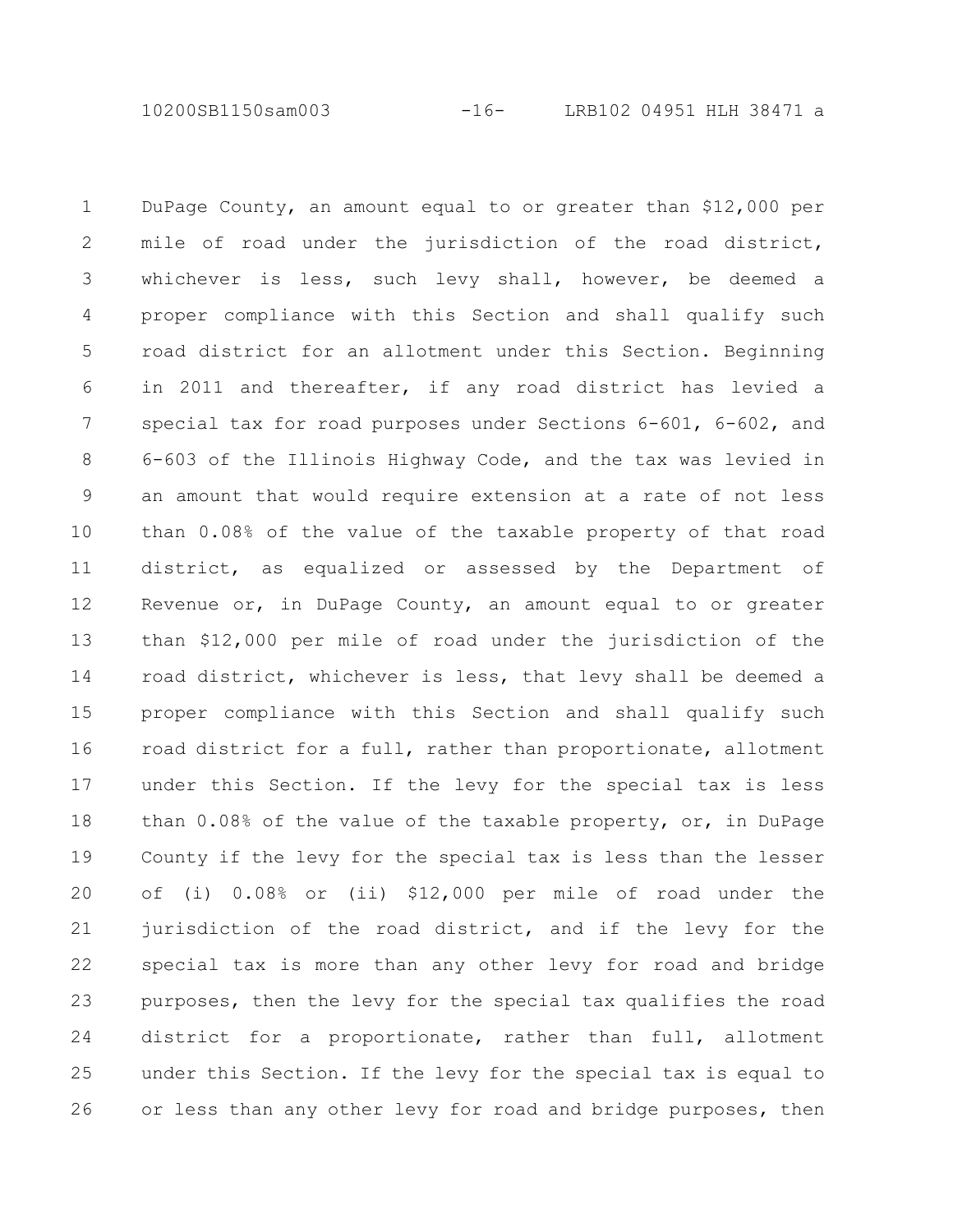10200SB1150sam003 -17- LRB102 04951 HLH 38471 a

any allotment under this Section shall be determined by the other levy for road and bridge purposes. 1 2

Prior to 2011, if a township has transferred to the road and bridge fund money which, when added to the amount of any tax levy of the road district would be the equivalent of a tax levy requiring extension at a rate of at least .08%, or, in DuPage County, an amount equal to or greater than \$12,000 per mile of road under the jurisdiction of the road district, whichever is less, such transfer, together with any such tax levy, shall be deemed a proper compliance with this Section and shall qualify the road district for an allotment under this Section. 3 4 5 6 7 8 9 10 11 12

In counties in which a property tax extension limitation is imposed under the Property Tax Extension Limitation Law, road districts may retain their entitlement to a motor fuel tax allotment or, beginning in 2011, their entitlement to a full allotment if, at the time the property tax extension limitation was imposed, the road district was levying a road and bridge tax at a rate sufficient to entitle it to a motor fuel tax allotment and continues to levy the maximum allowable amount after the imposition of the property tax extension limitation. Any road district may in all circumstances retain its entitlement to a motor fuel tax allotment or, beginning in 2011, its entitlement to a full allotment if it levied a road and bridge tax in an amount that will require the extension of the tax against the taxable property in the road district at a 13 14 15 16 17 18 19 20 21 22 23 24 25 26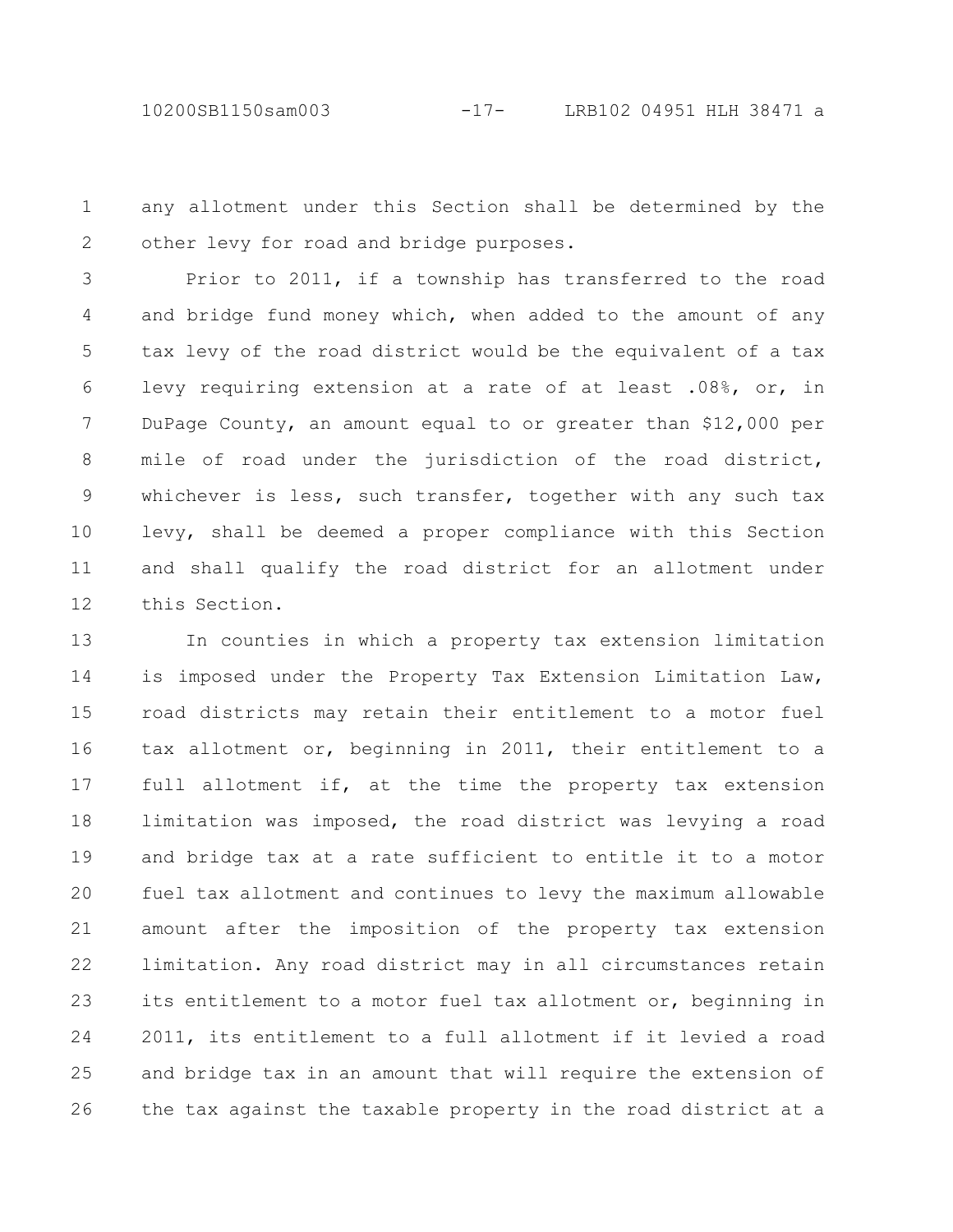10200SB1150sam003 -18- LRB102 04951 HLH 38471 a

rate of not less than 0.08% of the assessed value of the property, based upon the assessment for the year immediately preceding the year in which the tax was levied and as equalized by the Department of Revenue or, in DuPage County, an amount equal to or greater than \$12,000 per mile of road under the jurisdiction of the road district, whichever is less. 1 2 3 4 5 6

As used in this Section, the term "road district" means any road district, including a county unit road district, provided for by the Illinois Highway Code; and the term "township or district road" means any road in the township and district road system as defined in the Illinois Highway Code. For the purposes of this Section, "township or district road" also includes such roads as are maintained by park districts, forest preserve districts and conservation districts. The Department of Transportation shall determine the mileage of all township and district roads for the purposes of making allotments and allocations of motor fuel tax funds for use in road districts. 7 8 9 10 11 12 13 14 15 16 17 18

Payment of motor fuel tax moneys to municipalities and counties shall be made as soon as possible after the allotment is made. The treasurer of the municipality or county may invest these funds until their use is required and the interest earned by these investments shall be limited to the same uses as the principal funds. 19 20 21 22 23 24

(Source: P.A. 101-32, eff. 6-28-19; 101-230, eff. 8-9-19; 101-493, eff. 8-23-19; 102-16, eff. 6-17-21; 102-558, eff. 25 26